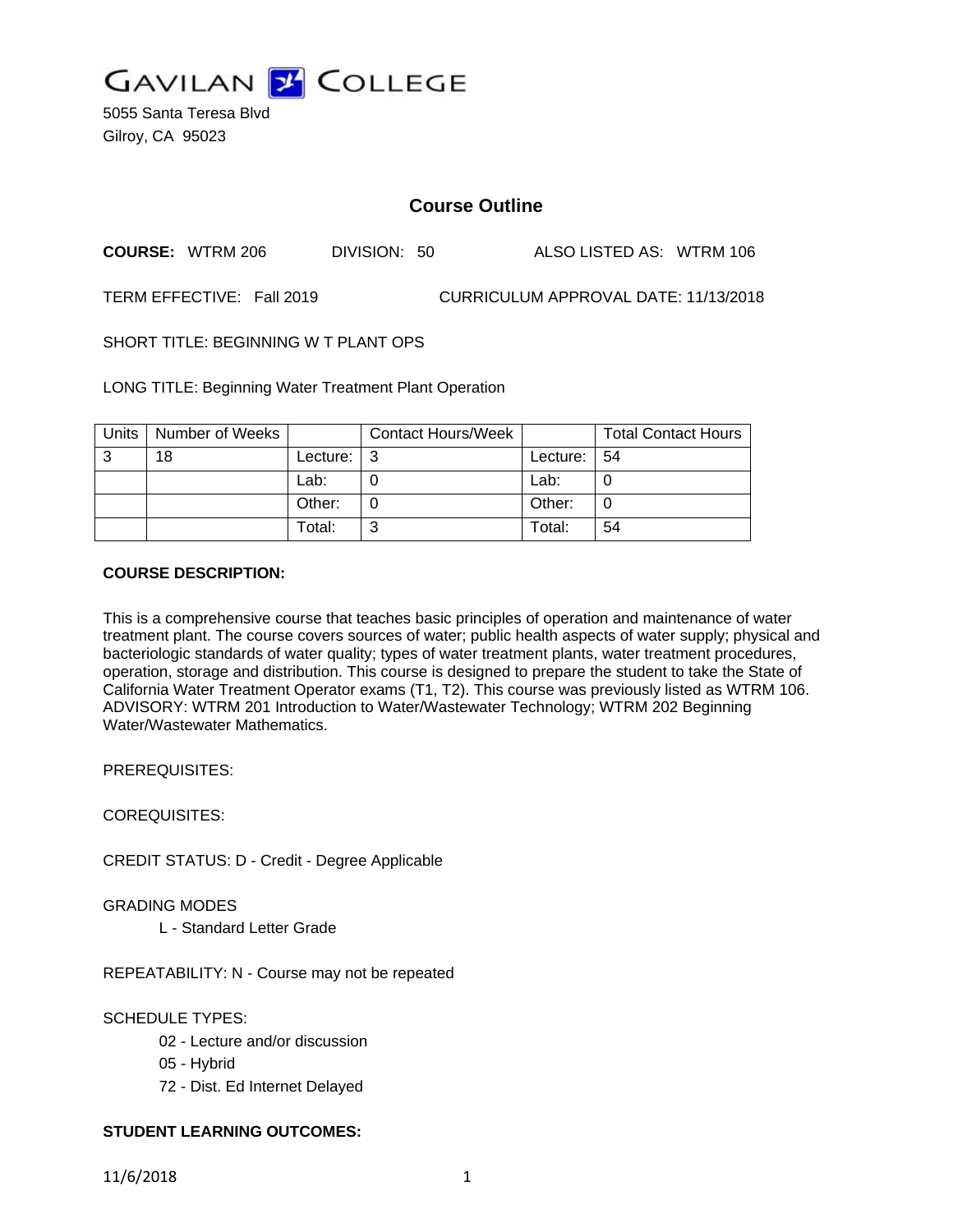1. Describe the various methods, regulations, and procedures related to water treatment standards.

Measure of assessment: Quizzes, Exams, Homework

Year assessed, or planned year of assessment: 2017

Semester: Fall

2. Demonstrate the ability to meet the written test standards for the T1 and T2 State of California water treatment operator exams.

Measure of assessment: Quizzes, Exams, Worksheets

Year assessed, or planned year of assessment: 2017

# **CONTENT, STUDENT PERFORMANCE OBJECTIVES, OUT-OF-CLASS ASSIGNMENTS**

Curriculum Approval Date: 11/13/2018

9 Hours

Content: Waterworks Mathematics

Student Performance Objectives: Solve basic waterworks mathematics calculations. Calculate dosage rates, area and volume, static head pressure, and unit and conversion factors.

3 Hours

Content: Sources of Water Supply

Student Performance Objectives: Identify various sources of water in California. Explain ground water and surface water characteristics, the hydrological cycle, and well construction and location.

3 Hours

Content: Reservoir Management and Intake Structures

Student Performance Objectives: Discuss different types of intake devices and applications, and watershed issues involved with surface sources.

3 Hours

Content: Coagulation and Flocculation

Student Performance Objectives: Describe the concepts and applications of coagulation and flocculation. Perform a jar test, select the proper coagulant and determine the dosage, adjust chemical feed rates, and select optimum speeds for flash mixers and flocculators.

3 Hours

Content: Sedimentation

Student Performance Objectives: Identify factors affecting the performance of sedimentation basins and describe various types of sedimentation basins and how they work, start up, and shut down. Describe the components of effective record keeping for a sedimentation basin, as well as the safe performance of duties associated with a sedimentation basin.

3 Hours

Content: Filtration

Student Performance Objectives: Describe the various types of potable water filters and how they work. Explain how other treatment processes affect the performance of the filtration process. Discuss how to operate and maintain filters under normal and abnormal process conditions, and start up and shut down filtration processes.

6 Hours

Content: Disinfection. Mid term exam.

Student Performance Objectives: Describe different type of disinfectants, chlorine demand/residual, chlorination equipment, as well as chlorine safety and hazards. Evaluate various methods of disinfection as it relates to specific cases.

3 Hours

#### Content: Corrosion Control

Student Performance Objectives: Outline the adverse effects of corrosion, describe how a pipe corrodes, select the proper chemical to control corrosion, describe cathodic protection to control corrosion, and troubleshoot to solve corrosion problems.

3 Hours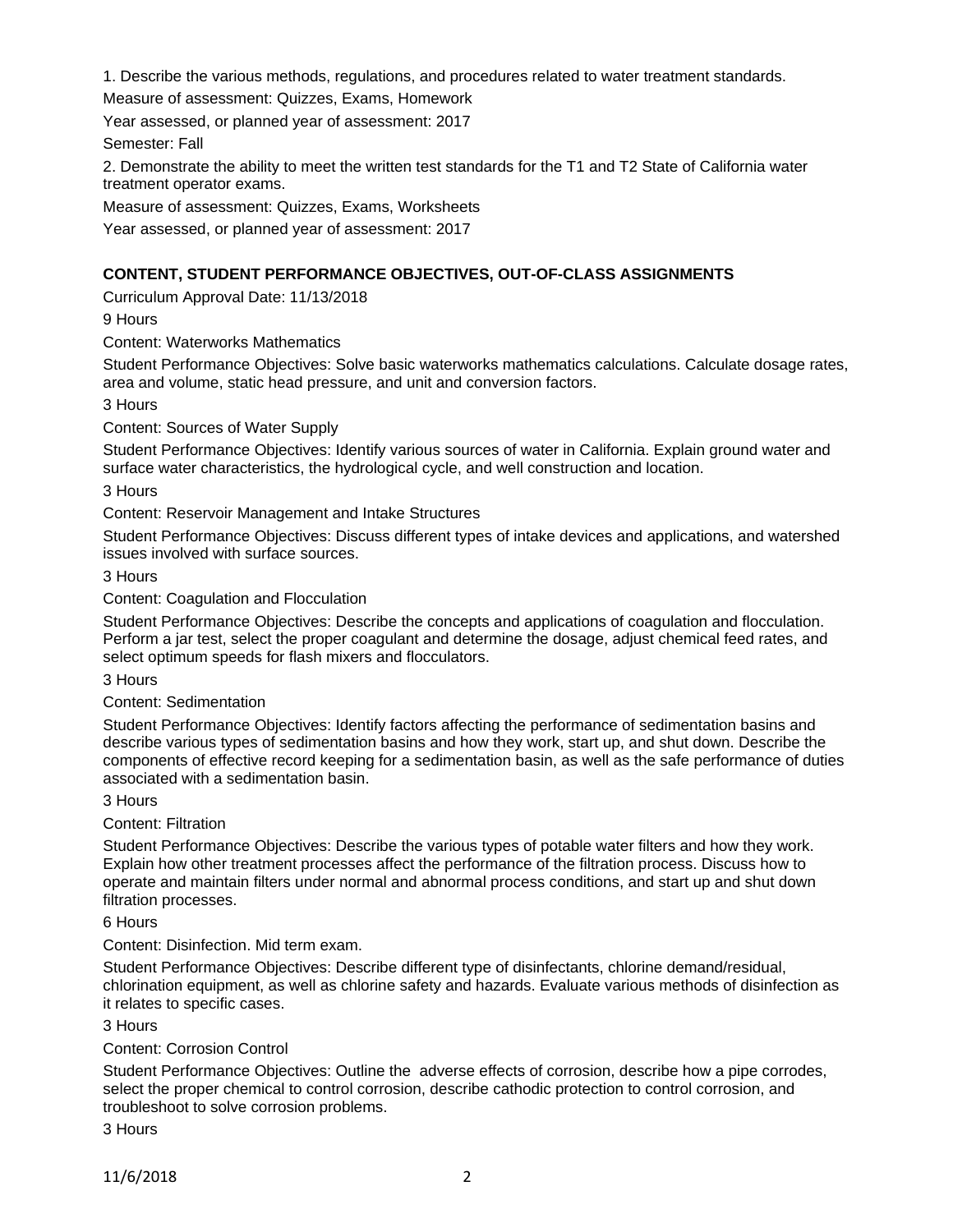# Content: Taste and Odor Control

Student Performance Objectives: Explain the importance of taste and odor, identify causes of taste and odor, describe how to locate sources of taste and odor, and explain how to treat or eliminate undesirable taste and odor. Define the procedures and components used in water treatment.

3 Hours

#### Content: Plant Operation

Student Performance Objectives: Describe the responsibilities of plant operations, including regulation of flows, control of process, record keeping, maintenance of equipment, emergency procedures, and energy conservation.

3 Hours

Content: Laboratory Procedures

Student Performance Objectives: Analyze and explain basic water testing procedures. Explain common lab practices, including jar testing, collecting lab samples, and testing for common water quality properties, such as alkalinity, chlorine residual, chlorine demand, coli-form concentration, hardness, pH, temperature, and turbidity.

3 Hours

Content: Water Quality

Student Performance Objectives: Describe the difference between physical properties of water, chemical properties of water, biological properties of water, and the effect of radioactivity on water. Compare types of reactions as applied to water treatment.

3 Hours

Content: Regulations

Student Performance Objectives: Assess and compare regulations relating to water quality. Outline regulatory requirements including the Clean Water Act (CWA), Safe Drinking Water Act (SDWA), and Basic Water Rights.

4 Hours

Content: Safety

Student Performance Objectives: Evaluate the hazards and safety procedures related to water treatment. Explain plant safety techniques, chemical safety/MSDS, electrical safety, including ARC flash requirements, and confined space entry.

2 Hours

### **METHODS OF INSTRUCTION:**

Lectures, Video Presentations, Guest Lecturers, Field Trip to a Water Treatment Facility

#### **OUT OF CLASS ASSIGNMENTS:**

Required Outside Hours: 54

Assignment Description: Read corresponding textbook chapters and handouts and complete worksheets.

Required Outside Hours: 28

Assignment Description: Study for quizzes, midterm and final exam.

Required Outside Hours: 26

Assignment Description: Homework: worksheets and field work.

# **METHODS OF EVALUATION:**

Writing assignments Percent of total grade: 10.00 % 10% - 20% Homework Problem-solving assignments Percent of total grade: 40.00 % Percent range of total grade: 40% to 60% Homework Problems, Exams, Field Work Objective examinations Percent of total grade: 40.00 %

11/6/2018 3